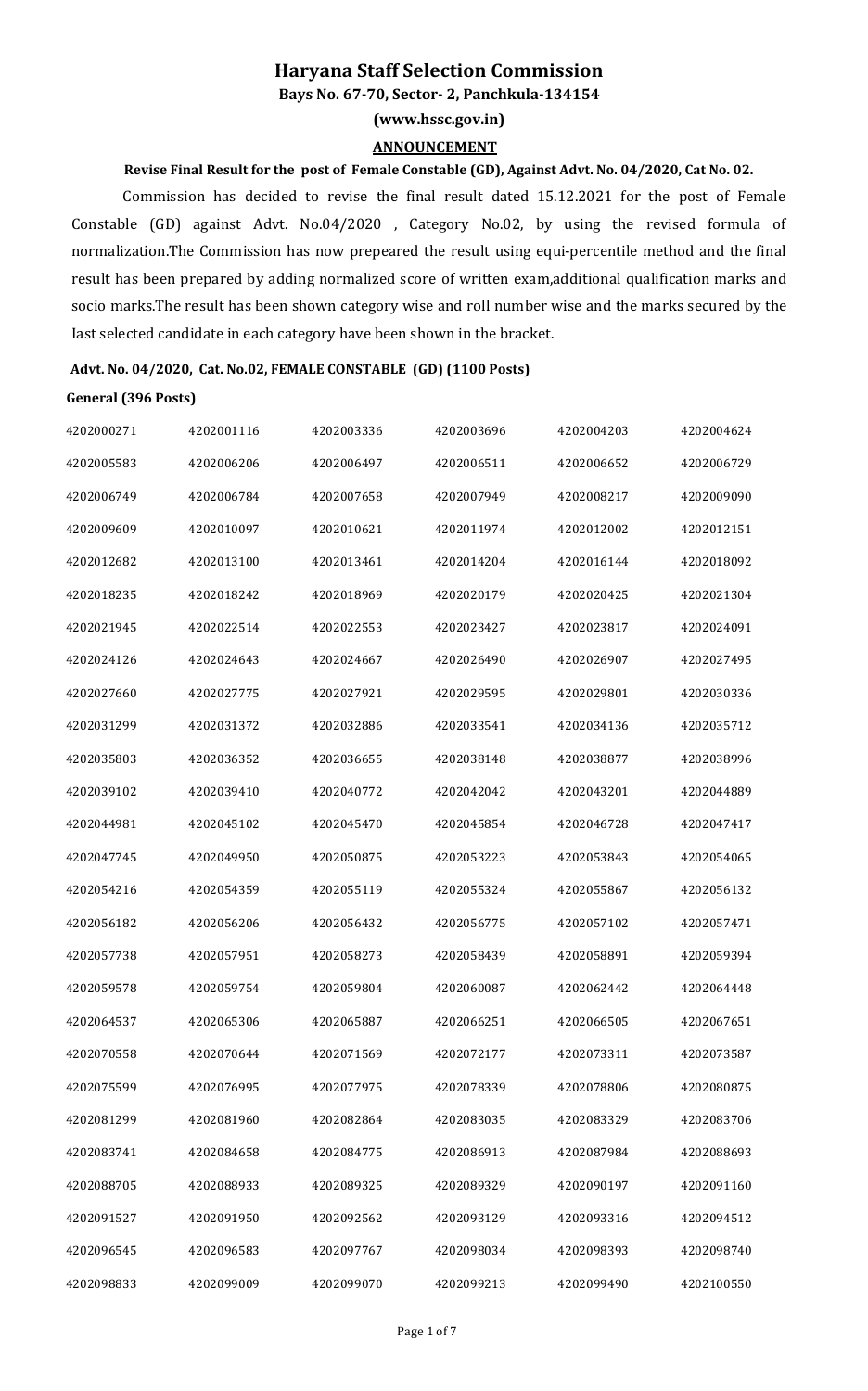| 4202100564 | 4202101787 | 4202102477 | 4202102659 | 4202103041 | 4202103805 |
|------------|------------|------------|------------|------------|------------|
| 4202104013 | 4202104367 | 4202104802 | 4202105495 | 4202105691 | 4202105902 |
| 4202106849 | 4202107948 | 4202108179 | 4202108285 | 4202108297 | 4202108609 |
| 4202109227 | 4202109284 | 4202110401 | 4202111254 | 4202111699 | 4202111886 |
| 4202112821 | 4202114334 | 4202115463 | 4202115696 | 4202115701 | 4202116299 |
| 4202116746 | 4202116763 | 4202116960 | 4202116991 | 4202117739 | 4202118742 |
| 4202118980 | 4202119178 | 4202119189 | 4202119603 | 4202119687 | 4202120555 |
| 4202121123 | 4202121490 | 4202123174 | 4202123684 | 4202123743 | 4202125285 |
| 4202125384 | 4202125782 | 4202126175 | 4202128513 | 4202128536 | 4202129335 |
| 4202130841 | 4202130923 | 4202131100 | 4202131762 | 4202132638 | 4202133019 |
| 4202133366 | 4202133530 | 4202133944 | 4202134245 | 4202134765 | 4202134855 |
| 4202135100 | 4202135621 | 4202136738 | 4202136828 | 4202137033 | 4202137239 |
| 4202137781 | 4202138207 | 4202138536 | 4202138853 | 4202139298 | 4202139753 |
| 4202140923 | 4202141235 | 4202141673 | 4202144456 | 4202146523 | 4202147662 |
| 4202148270 | 4202148588 | 4202149562 | 4202149819 | 4202151277 | 4202152369 |
| 4202152425 | 4202153066 | 4202153093 | 4202154249 | 4202154518 | 4202155917 |
| 4202155983 | 4202157399 | 4202157790 | 4202159315 | 4202159565 | 4202162782 |
| 4202164354 | 4202165580 | 4202165638 | 4202165851 | 4202166443 | 4202167941 |
| 4202170272 | 4202170558 | 4202171693 | 4202171978 | 4202172099 | 4202172199 |
| 4202172791 | 4202172808 | 4202173029 | 4202173275 | 4202174324 | 4202174926 |
| 4202176155 | 4202177366 | 4202177452 | 4202177940 | 4202178010 | 4202178553 |
| 4202178874 | 4202179138 | 4202179207 | 4202179379 | 4202179593 | 4202180312 |
| 4202181648 | 4202182397 | 4202182488 | 4202183023 | 4202183904 | 4202183973 |
| 4202184420 | 4202184646 | 4202186071 | 4202186714 | 4202186901 | 4202187779 |
| 4202188761 | 4202190295 | 4202190783 | 4202191138 | 4202191780 | 4202193813 |
| 4202193867 | 4202193953 | 4202194104 | 4202195722 | 4202196088 | 4202198146 |
| 4202198202 | 4202199247 | 4202201155 | 4202202007 | 4202202071 | 4202202170 |
| 4202203639 | 4202204580 | 4202204707 | 4202205192 | 4202205872 | 4202207245 |
| 4202207741 | 4202208661 | 4202208899 | 4202210257 | 4202210871 | 4202210977 |
| 4202212375 | 4202214033 | 4202214617 | 4202215302 | 4202215319 | 4202215874 |
| 4202217171 | 4202217721 | 4202219682 | 4202221910 | 4202222462 | 4202222964 |
| 4202223809 | 4202224312 | 4202224393 | 4202224586 | 4202228058 | 4202228236 |
| 4202230207 | 4202230784 | 4202231602 | 4202231813 | 4202232120 | 4202232180 |
| 4202232184 | 4202232436 | 4202232808 | 4202233457 | 4202234080 | 4202234433 |
| 4202236386 | 4202237123 | 4202237143 | 4202237696 | 4202238433 | 4202238874 |
| 4202239587 | 4202240671 | 4202241641 | 4202241815 | 4202243811 | 4202246482 |
| 4202246684 | 4202247179 | 4202247639 | 4202247755 | 4202248234 | 4202249112 |
| 4202249135 | 4202250985 | 4202251189 | 4202251471 | 4202251923 | 4202252205 |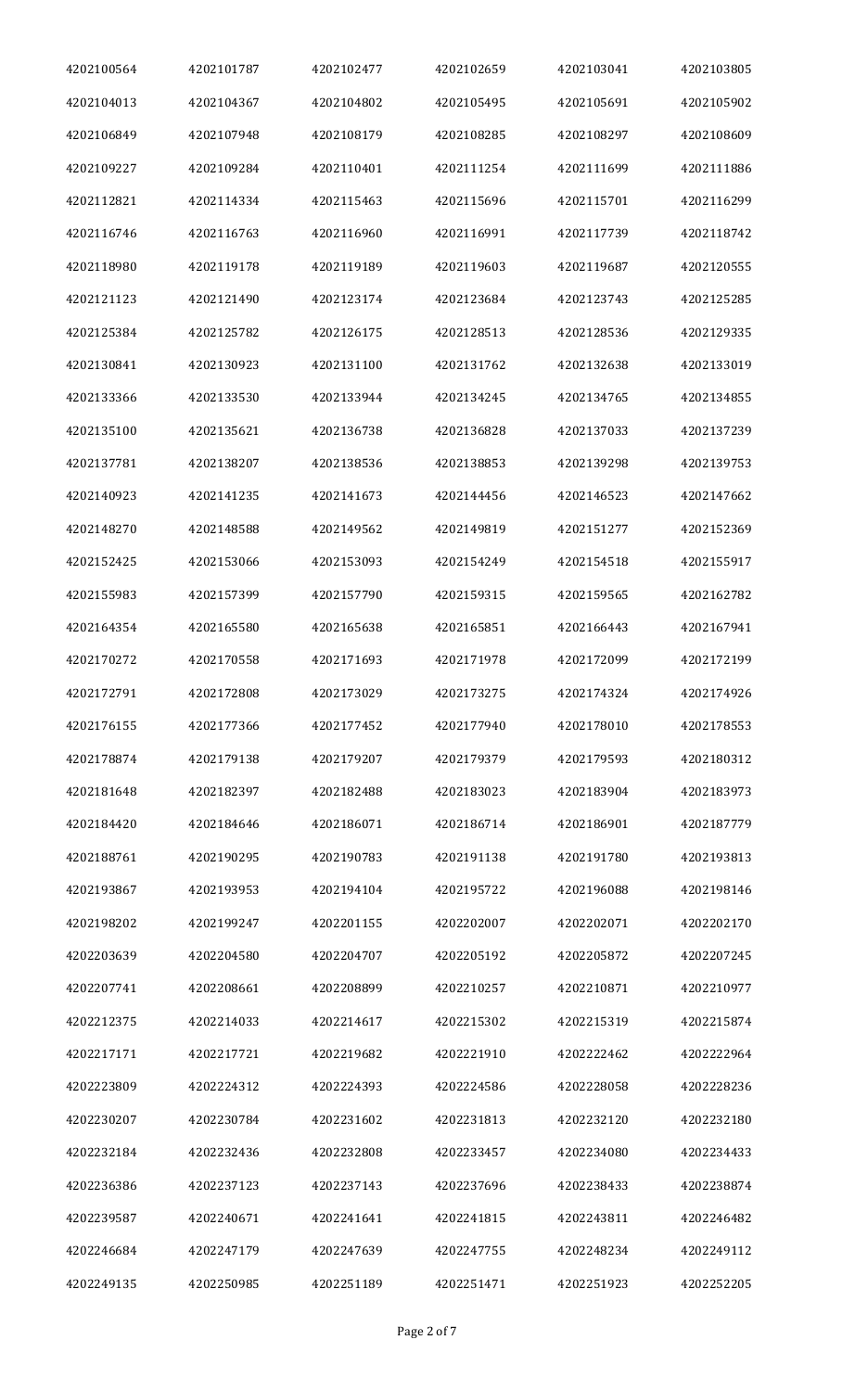| 4202252467             | 4202252561               | 4202253559               | 4202254887               |                          | (66.59849)               |
|------------------------|--------------------------|--------------------------|--------------------------|--------------------------|--------------------------|
| <b>General Waiting</b> |                          |                          |                          |                          |                          |
| 4202000682             | 4202001223               | 4202019907               | 4202033195               | 4202045891               | 4202050478               |
| 4202051771             | 4202074642               | 4202076894               | 4202091953               | 4202103381               | 4202107249               |
| 4202121752             | 4202122866               | 4202130642               | 4202136883               | 4202156295               | 4202163953               |
| 4202164915             | 4202175287               | 4202178384               | 4202178478               | 4202178595               | 4202185750               |
| 4202190862             | 4202191063               | 4202192463               | 4202201212               | 4202207952               | 4202210912               |
| 4202218737             | 4202221312               | 4202222778               | 4202225851               | 4202231153               | 4202232069               |
| 4202232244             | 4202239227               | 4202253242               |                          |                          |                          |
| <b>SC (198 Posts)</b>  |                          |                          |                          |                          | (65.83409)               |
| 4202001499             | 4202001594               | 4202001898               | 4202002028               | 4202002486               | 4202003325               |
| 4202003563             | 4202006792               | 4202010956               | 4202011182               | 4202013121               | 4202013161               |
| 4202013217             | 4202015716               | 4202015800               | 4202017633               | 4202018131               | 4202020811               |
| 4202021435             | 4202021740               | 4202024608               | 4202025291               | 4202025834               | 4202027336               |
| 4202027647             | 4202028426               | 4202028887               | 4202029512               | 4202031976               | 4202032713               |
| 4202034120             | 4202034397               | 4202034981               | 4202035275               | 4202035817               | 4202037101               |
| 4202037556             | 4202039267               | 4202039299               | 4202040684               | 4202041151               | 4202043115               |
| 4202045146             | 4202046348               |                          | 4202049646               |                          | 4202050936               |
| 4202051100             | 4202052997               | 4202048436<br>4202053777 | 4202055238               | 4202050457<br>4202056511 | 4202056689               |
| 4202058207             | 4202062499               | 4202063613               | 4202068205               | 4202068500               | 4202069013               |
| 4202069872             | 4202072101               | 4202072384               | 4202072640               | 4202077263               | 4202080224               |
| 4202081611             |                          |                          |                          | 4202086103               |                          |
| 4202087112             | 4202082544               | 4202084337               | 4202085487               |                          | 4202086702               |
| 4202094915             | 4202091169<br>4202096370 | 4202091854<br>4202096906 | 4202092491<br>4202098853 | 4202092534<br>4202101120 | 4202094619<br>4202103294 |
|                        |                          |                          |                          |                          |                          |
| 4202103834             | 4202104455               | 4202106580               | 4202107108               | 4202107170               | 4202111639               |
| 4202113146             | 4202115099               | 4202117238               | 4202117497               | 4202117559               | 4202118151               |
| 4202119071             | 4202119692               | 4202121445               | 4202121608               | 4202121666               | 4202127665               |
| 4202128091             | 4202128343               | 4202130534               | 4202132335               | 4202137751               | 4202140419               |
| 4202140640             | 4202141263               | 4202141491               | 4202141849               | 4202142577               | 4202143468               |
| 4202143688             | 4202144633               | 4202145338               | 4202147063               | 4202147173               | 4202147490               |
| 4202150230             | 4202151416               | 4202151631               | 4202151898               | 4202152153               | 4202154202               |
| 4202161106             | 4202161468               | 4202164134               | 4202165316               | 4202167699               | 4202168593               |
| 4202168755             | 4202169476               | 4202171329               | 4202172081               | 4202172479               | 4202174100               |
| 4202174483             | 4202175162               | 4202176972               | 4202178228               | 4202181008               | 4202181706               |
| 4202184034             | 4202187596               | 4202189021               | 4202189810               | 4202190243               | 4202193682               |
| 4202193690             | 4202197365               | 4202197889               | 4202198229               | 4202199137               | 4202199760               |
| 4202202098             | 4202202522               | 4202202700               | 4202203361               | 4202206016               | 4202206273               |
| 4202209784             | 4202209820               | 4202210618               | 4202212624               | 4202213777               | 4202215445               |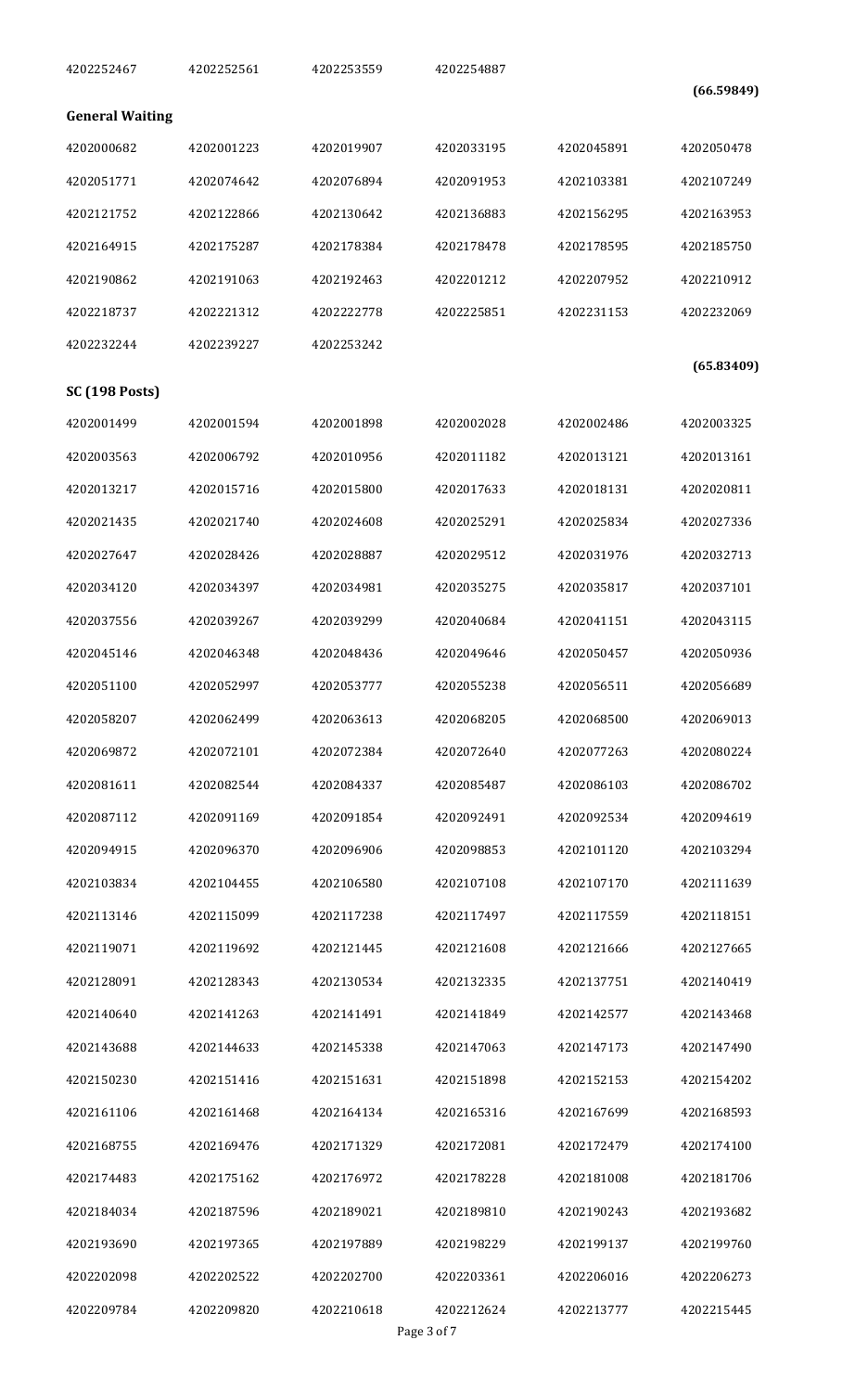| 4202216924             | 4202217037 | 4202217288 | 4202218524 | 4202219440 | 4202220518               |
|------------------------|------------|------------|------------|------------|--------------------------|
| 4202221632             | 4202223676 | 4202226930 | 4202228768 | 4202232922 | 4202239029               |
| 4202243521             | 4202243801 | 4202244293 | 4202244598 | 4202246562 | 4202246631               |
| 4202248729             | 4202249777 | 4202250178 | 4202251433 | 4202251525 | 4202251640               |
| 4202253008             | 4202253539 | 4202254615 |            |            |                          |
| <b>SC Waiting</b>      |            |            |            |            | (60.00000)               |
| 4202086911             | 4202129778 | 4202173062 | 4202180206 | 4202186444 | 4202196679               |
| 4202202920             | 4202213253 | 4202213735 | 4202215766 | 4202219191 | 4202220152               |
| 4202221124             | 4202221316 | 4202231816 | 4202232682 | 4202238822 | 4202245214<br>(59.40319) |
| <b>BCA</b> (154 Posts) |            |            |            |            |                          |
| 4202003788             | 4202004961 | 4202005555 | 4202017476 | 4202017748 | 4202018711               |
| 4202021105             | 4202021622 | 4202022864 | 4202023533 | 4202024171 | 4202028219               |
| 4202030257             | 4202030440 | 4202031064 | 4202034958 | 4202035575 | 4202036267               |
| 4202037734             | 4202039058 | 4202040517 | 4202041810 | 4202045164 | 4202045867               |
| 4202049584             | 4202050156 | 4202051857 | 4202052692 | 4202054445 | 4202059362               |
| 4202060249             | 4202061171 | 4202061343 | 4202064305 | 4202067695 | 4202068274               |
| 4202069506             | 4202071001 | 4202073103 | 4202073769 | 4202080521 | 4202085276               |
| 4202085710             | 4202089304 | 4202089974 | 4202091818 | 4202103159 | 4202105707               |
| 4202110263             | 4202110828 | 4202111830 | 4202112893 | 4202113601 | 4202115428               |
| 4202118529             | 4202120650 | 4202120907 | 4202121466 | 4202123358 | 4202123462               |
| 4202123854             | 4202124717 | 4202125839 | 4202130878 | 4202131290 | 4202134727               |
| 4202134811             | 4202136059 | 4202137266 | 4202139521 | 4202140370 | 4202142697               |
| 4202143990             | 4202144995 | 4202148049 | 4202148993 | 4202149030 | 4202149578               |
| 4202150000             | 4202152392 | 4202152679 | 4202158883 | 4202159277 | 4202166299               |
| 4202167216             | 4202168240 | 4202171804 | 4202171825 | 4202173950 | 4202174600               |
| 4202175071             | 4202175590 | 4202177573 | 4202178601 | 4202179623 | 4202182541               |
| 4202182603             | 4202186282 | 4202191543 | 4202192193 | 4202195240 | 4202198767               |
| 4202198797             | 4202198881 | 4202199244 | 4202200898 | 4202201038 | 4202203002               |
| 4202203554             | 4202204059 | 4202207165 | 4202209601 | 4202209652 | 4202209845               |
| 4202212262             | 4202212366 | 4202213271 | 4202213798 | 4202213991 | 4202214853               |
| 4202215757             | 4202217958 | 4202218404 | 4202218806 | 4202219712 | 4202220242               |
| 4202220570             | 4202223933 | 4202224734 | 4202226967 | 4202229467 | 4202229618               |
| 4202230077             | 4202231558 | 4202231904 | 4202234067 | 4202235873 | 4202240941               |
| 4202241825             | 4202242149 | 4202243113 | 4202245999 | 4202249774 | 4202250425               |
| 4202251564             | 4202251638 | 4202251681 | 4202253133 |            |                          |
| <b>BCA Waiting</b>     |            |            |            |            | (63.30819)               |
| 4202034256             | 4202090541 | 4202109520 | 4202113048 | 4202114995 | 4202124599               |
|                        |            |            |            |            |                          |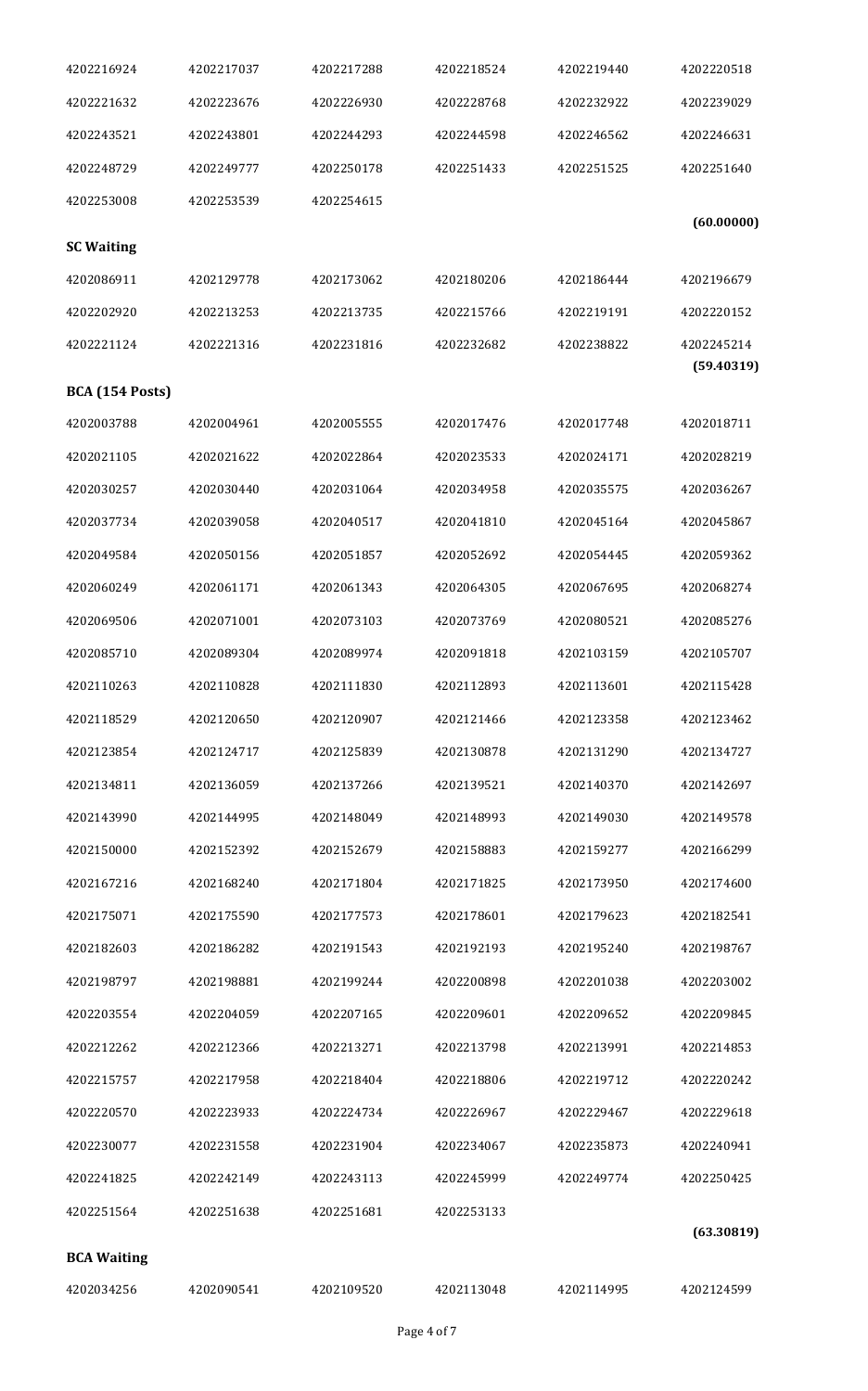| 4202141865                           | 4202184547 | 4202217481 | 4202222862 | 4202235255 | 4202237473               |
|--------------------------------------|------------|------------|------------|------------|--------------------------|
| 4202240150                           | 4202240669 | 4202243315 |            |            |                          |
| BCB (88 Posts)                       |            |            |            |            | (62.60000)               |
| 4202012907                           | 4202014325 | 4202014466 | 4202021117 | 4202022646 | 4202022824               |
| 4202028378                           | 4202029501 | 4202036552 | 4202038133 | 4202039301 | 4202053495               |
| 4202060204                           | 4202060466 | 4202060812 | 4202060916 | 4202061628 | 4202064277               |
| 4202069881                           | 4202073821 | 4202076854 | 4202079502 | 4202079552 | 4202082263               |
| 4202082796                           | 4202091391 | 4202092233 | 4202094330 | 4202095778 | 4202097589               |
| 4202098789                           | 4202101103 | 4202101687 | 4202105543 | 4202106748 | 4202107619               |
| 4202110708                           | 4202125861 | 4202128679 | 4202132046 | 4202132117 | 4202140525               |
| 4202141602                           | 4202144183 | 4202145064 | 4202154491 | 4202157331 | 4202158345               |
| 4202162435                           | 4202163111 | 4202165594 | 4202166301 | 4202173030 | 4202178271               |
| 4202179145                           | 4202182006 | 4202193479 | 4202196498 | 4202197607 | 4202198414               |
| 4202212999                           | 4202213495 | 4202217401 | 4202219054 | 4202219279 | 4202220359               |
| 4202223516                           | 4202226622 | 4202228873 | 4202231157 | 4202233000 | 4202236087               |
| 4202236687                           | 4202238961 | 4202238992 | 4202241551 | 4202243558 | 4202243950               |
| 4202245034                           | 4202248924 | 4202249922 | 4202250383 | 4202253816 | 4202254967<br>(65.12949) |
| <b>BCB Waiting</b>                   |            |            |            |            |                          |
| 4202010147                           | 4202028469 | 4202038371 | 4202191126 | 4202195170 | 4202207410               |
| 4202215786                           | 4202226337 | 4202239560 |            |            |                          |
|                                      |            |            |            |            | (65.00000)               |
| <b>EWS (110 Posts)</b><br>4202001873 | 4202005763 | 4202013074 | 4202013623 | 4202013805 | 4202014870               |
| 4202015484                           | 4202017006 | 4202017399 | 4202017694 | 4202017993 | 4202020891               |
| 4202027817                           |            |            |            |            | 4202040353               |
|                                      | 4202032144 | 4202035867 | 4202038740 | 4202039999 |                          |
| 4202063285                           | 4202066022 | 4202069258 | 4202070076 | 4202070454 | 4202072078               |
| 4202075058                           | 4202076461 | 4202076918 | 4202078666 | 4202080992 | 4202088497               |
| 4202090261                           | 4202093448 | 4202094177 | 4202095005 | 4202096350 | 4202099674               |
| 4202108689                           | 4202112086 | 4202114621 | 4202115476 | 4202116557 | 4202120568               |
| 4202123029                           | 4202125447 | 4202129627 | 4202130756 | 4202130852 | 4202132803               |
| 4202134297                           | 4202136497 | 4202137716 | 4202137744 | 4202138227 | 4202140950               |
| 4202142188                           | 4202143642 | 4202149984 | 4202151032 | 4202155029 | 4202157688               |
| 4202158202                           | 4202159428 | 4202160320 | 4202163175 | 4202163843 | 4202165491               |
| 4202166475                           | 4202166665 | 4202167022 | 4202168850 | 4202169233 | 4202174508               |
| 4202181772                           | 4202183820 | 4202187475 | 4202190008 | 4202201529 | 4202203994               |
| 4202204963                           | 4202205297 | 4202208814 | 4202211048 | 4202211299 | 4202214798               |
| 4202215178                           | 4202219031 | 4202220938 | 4202223260 | 4202223589 | 4202226908               |
| 4202230512                           | 4202238239 | 4202238731 | 4202240053 | 4202242053 | 4202245015               |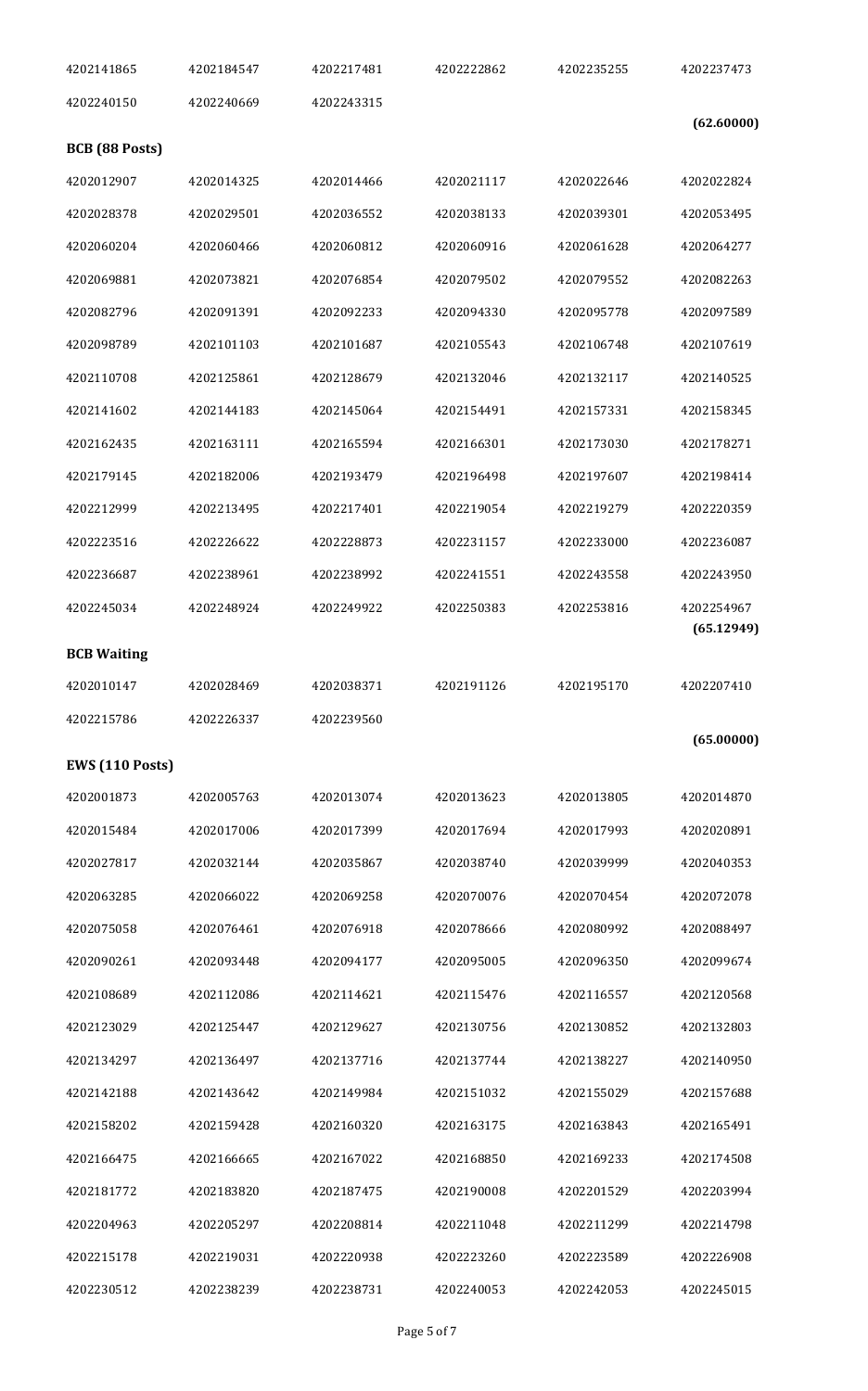| 4202246350                    | 4202246681 | 4202247975 | 4202248367 | 4202248632 | 4202251835                     |
|-------------------------------|------------|------------|------------|------------|--------------------------------|
| 4202253635                    |            |            |            |            | (66.15865)                     |
| <b>EWS Waiting</b>            |            |            |            |            |                                |
| 4202103189                    | 4202126072 | 4202139536 | 4202146534 | 4202148852 | 4202149177                     |
| 4202174228                    | 4202186446 | 4202206972 | 4202234908 | 4202235311 |                                |
| <b>ESM GEN(77 Posts)</b>      |            |            |            |            | (65.80818)                     |
| 4202000194                    | 4202002553 | 4202006833 | 4202010249 | 4202011698 | 4202019449                     |
| 4202026480                    | 4202034511 | 4202037739 | 4202039188 | 4202039919 | 4202043315                     |
| 4202045535                    | 4202047249 | 4202052642 | 4202052981 | 4202053723 | 4202054555                     |
| 4202075134                    | 4202077644 | 4202087511 | 4202088280 | 4202095440 | 4202096699                     |
| 4202102705                    | 4202106851 | 4202107724 | 4202112423 | 4202118425 | 4202119994                     |
| 4202124895                    | 4202135007 | 4202141345 | 4202146975 | 4202148805 | 4202148904                     |
| 4202149899                    | 4202153556 | 4202153836 | 4202156605 | 4202157176 | 4202159974                     |
| 4202161941                    | 4202164556 | 4202164759 | 4202169336 | 4202171852 | 4202172319                     |
| 4202173638                    | 4202175372 | 4202176880 | 4202184269 | 4202186301 | 4202186482                     |
| 4202192487                    | 4202195872 | 4202196604 | 4202197419 | 4202202145 | 4202207732                     |
| 4202215327                    | 4202219860 | 4202223107 | 4202228062 | 4202228925 | 4202231217                     |
| 4202233860                    | 4202236877 | 4202239231 | 4202241076 | 4202242067 | 4202248364                     |
| 4202252583                    |            |            |            |            |                                |
|                               |            |            |            |            |                                |
| <b>ESM GEN Waiting</b>        |            |            |            |            | (DESM 10.58242 & DFF 40.42184) |
| 4202057443                    | 4202065902 | 4202160017 | 4202163754 | 4202165661 | 4202212316                     |
| 4202226804                    | 4202240864 |            |            |            |                                |
|                               |            |            |            |            | (DFF 31.26084)                 |
| ESM SC(22 Post)<br>4202005291 | 4202012803 | 4202022170 | 4202022538 | 4202033921 | 4202043075                     |
| 4202051584                    | 4202052279 | 4202072857 | 4202075954 | 4202081523 | 4202090417                     |
| 4202100424                    | 4202111924 | 4202137555 | 4202152145 | 4202163585 | 4202163637                     |
| 4202170929                    | 4202227136 | 4202248829 |            |            |                                |
|                               |            |            |            |            | (20.00000)                     |
| <b>ESM BCA(22 Post)</b>       |            |            |            |            |                                |
| 4202000420                    | 4202008325 | 4202020191 | 4202038184 | 4202047877 | 4202062252                     |
| 4202074041                    | 4202076595 | 4202078580 | 4202085198 | 4202116416 | 4202116467                     |
| 4202121766                    | 4202124663 | 4202130282 | 4202140888 | 4202156747 | 4202206915                     |
| 4202209587                    | 4202224909 | 4202247754 |            |            | (27.23602)                     |
| <b>ESM BCB(33 Posts)</b>      |            |            |            |            |                                |
| 4202005710                    | 4202007460 | 4202007534 | 4202018202 | 4202020794 | 4202025875                     |
| 4202028038                    | 4202028791 | 4202036919 | 4202045327 | 4202048385 | 4202074438                     |